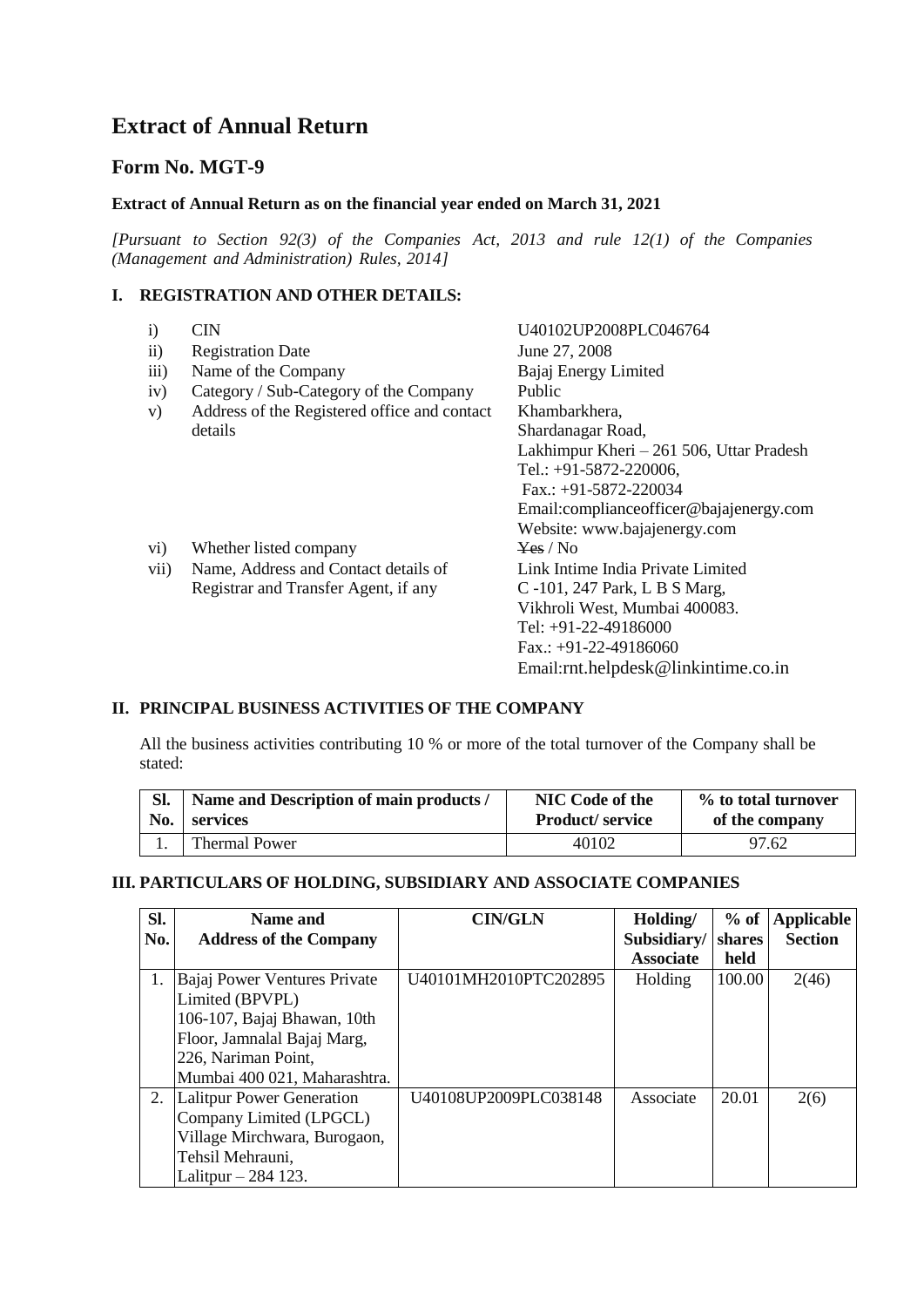# **IV. SHARE HOLDING PATTERN (Equity Share Capital Breakup as percentage of total Equity)**

# *(i) Category-wise Share Holding*

| <b>Category</b> of<br><b>Shareholders</b>      |                                  |                            | No. of Shares held at the beginning of the |                   | No. of Shares held at the end of the year |                     |                          | $\frac{0}{0}$ |                  |
|------------------------------------------------|----------------------------------|----------------------------|--------------------------------------------|-------------------|-------------------------------------------|---------------------|--------------------------|---------------|------------------|
|                                                | vear<br><b>Demat</b>             | <b>Physical</b>            | <b>Total</b>                               | $%$ of            | Demat                                     | <b>Physical</b>     | <b>Total</b>             | % of Total    | change<br>during |
|                                                |                                  |                            |                                            | <b>Total</b>      |                                           |                     |                          | <b>Shares</b> | the year         |
|                                                |                                  |                            |                                            | <b>Shares</b>     |                                           |                     |                          |               |                  |
| A. Promoters                                   |                                  |                            |                                            |                   |                                           |                     |                          |               |                  |
| $(1)$ Indian                                   |                                  |                            |                                            |                   |                                           |                     |                          |               |                  |
| a) Individual/HUF                              | 11                               | $\mathbf{0}$               | 11                                         | 0.00              | 11                                        | $\overline{0}$      | 11                       | 0.00          | $0.00\,$         |
| b) Central Govt.                               | $\boldsymbol{0}$                 | $\mathbf{0}$               | $\mathbf{0}$                               | 0.00              | $\mathbf{0}$                              | $\overline{0}$      | $\mathbf{0}$             | 0.00          | 0.00             |
| c) State Govt.(s)                              | $\overline{0}$                   | $\overline{0}$             | $\overline{0}$                             | 0.00              | $\Omega$                                  | $\overline{0}$      | $\Omega$                 | 0.00          | 0.00             |
| d) Bodies Corp.                                | 452924934                        | $\overline{0}$             | 452924934                                  | 100.00            | 452924934                                 | $\overline{0}$      | 452924934                | 100.00        | 0.00             |
| e) Banks / FI                                  | $\overline{0}$<br>$\overline{0}$ | $\overline{0}$             | $\overline{0}$<br>$\overline{0}$           | 0.00              | $\overline{0}$<br>$\overline{0}$          | $\overline{0}$      | $\mathbf{0}$<br>$\Omega$ | 0.00          | 0.00             |
| f) Any Other<br>Sub-total $(A)$ $(1)$ :        | 452924945                        | $\overline{0}$<br>$\bf{0}$ | 452924945                                  | 0.00              | 452924945                                 | $\overline{0}$<br>0 | 452924945                | 0.00          | 0.00             |
| (2) Foreign                                    |                                  |                            |                                            | 100.00            |                                           |                     |                          | 100.00        | 0.00             |
| a) NRIs -Individuals                           | $\boldsymbol{0}$                 | $\overline{0}$             | $\mathbf{0}$                               | 0.00              | $\overline{0}$                            | $\overline{0}$      | $\overline{0}$           | 0.00          | $0.00\,$         |
| b) Other - Individuals                         | $\boldsymbol{0}$                 | $\overline{0}$             | $\overline{0}$                             | 0.00              | $\overline{0}$                            | $\overline{0}$      | $\mathbf{0}$             | 0.00          | 0.00             |
| c) Bodies Corp.                                | $\overline{0}$                   | $\overline{0}$             | $\overline{0}$                             | 0.00              | $\mathbf{0}$                              | $\overline{0}$      | $\mathbf{0}$             | 0.00          | 0.00             |
| d) Banks / FI                                  | $\overline{0}$                   | $\mathbf{0}$               | $\overline{0}$                             | 0.00              | $\overline{0}$                            | $\theta$            | $\Omega$                 | 0.00          | 0.00             |
| e) Any Other                                   | $\overline{0}$                   | $\boldsymbol{0}$           | $\overline{0}$                             | 0.00              | $\overline{0}$                            | $\overline{0}$      | $\overline{0}$           | 0.00          | 0.00             |
| Sub-total $(A)$ $(2)$ :                        | $\bf{0}$                         | $\bf{0}$                   | $\bf{0}$                                   | 0.00              | $\bf{0}$                                  | $\bf{0}$            | 0                        | 0.00          | 0.00             |
| <b>Total shareholding of</b>                   |                                  |                            |                                            |                   |                                           |                     |                          |               |                  |
| Promoter $(A)$ =                               | 452924945                        | $\bf{0}$                   | 452924945                                  | 100.00            | 452924945                                 | 0                   | 452924945                | 100.00        | 0.00             |
| $(A)(1)+(A)(2)$                                |                                  |                            |                                            |                   |                                           |                     |                          |               |                  |
| <b>B. Public Shareholding</b>                  |                                  |                            |                                            |                   |                                           |                     |                          |               |                  |
| 1.Institutions                                 | $\overline{0}$                   | $\overline{0}$             | $\overline{0}$                             | 0.00              | $\overline{0}$                            | $\overline{0}$      | $\overline{0}$           | 0.00          | 0.00             |
| a) Mutual Funds                                | $\overline{0}$                   | $\overline{0}$             | $\overline{0}$                             | 0.00              | $\mathbf{0}$                              | $\overline{0}$      | $\mathbf{0}$             | 0.00          | 0.00             |
| b) Banks / FI                                  | $\boldsymbol{0}$                 | $\mathbf{0}$               | $\overline{0}$                             | 0.00              | $\mathbf{0}$                              | $\overline{0}$      | $\mathbf{0}$             | 0.00          | 0.00             |
| c) Central Govt.                               | $\overline{0}$                   | $\overline{0}$             | $\overline{0}$                             | 0.00              | $\overline{0}$                            | $\theta$            | $\Omega$                 | 0.00          | 0.00             |
| d) State Govt. (s)                             | 0                                | $\boldsymbol{0}$           | $\overline{0}$                             | 0.00              | $\boldsymbol{0}$                          | $\overline{0}$      | $\mathbf{0}$             | 0.00          | 0.00             |
| e) Venture Capital<br>Funds                    | $\overline{0}$                   | $\Omega$                   | $\overline{0}$                             | 0.00              | $\Omega$                                  | $\Omega$            | $\Omega$                 | 0.00          | 0.00             |
| f) Insurance                                   | $\overline{0}$                   | $\Omega$                   | $\overline{0}$                             | 0.00              | $\overline{0}$                            | $\overline{0}$      | $\Omega$                 | 0.00          | 0.00             |
| Companies                                      |                                  |                            |                                            |                   |                                           |                     |                          |               |                  |
| g) FIIs                                        | $\boldsymbol{0}$                 | $\mathbf{0}$               | $\boldsymbol{0}$                           | 0.00              | $\boldsymbol{0}$                          | $\boldsymbol{0}$    | $\mathbf{0}$             | 0.00          | 0.00             |
| h) Foreign Venture                             | $\theta$                         | $\Omega$                   | $\Omega$                                   | 0.00              | $\Omega$                                  | $\Omega$            | $\Omega$                 | 0.00          | 0.00             |
| Capital Funds                                  |                                  |                            |                                            |                   |                                           |                     |                          |               |                  |
| i) Others (specify)                            | $\boldsymbol{0}$                 | $\mathbf{0}$               | $\boldsymbol{0}$                           | 0.00              | $\overline{0}$                            | $\boldsymbol{0}$    | $\mathbf{0}$             | 0.00          | 0.00             |
| Sub-total $(B)(1)$ :                           | $\bf{0}$                         | $\bf{0}$                   | $\bf{0}$                                   | 0.00              | $\bf{0}$                                  | $\bf{0}$            | $\bf{0}$                 | 0.00          | 0.00             |
| 2.Non-Institutions                             |                                  |                            |                                            |                   |                                           |                     |                          |               |                  |
| a) Bodies Corp.                                |                                  |                            |                                            |                   |                                           |                     |                          |               |                  |
| i) Indian                                      | 55                               | $\mathbf{0}$               | 55                                         | 0.00              | 55                                        | $\boldsymbol{0}$    | 55                       | 0.00          | 0.00             |
| ii) Overseas                                   | $\overline{0}$                   | $\mathbf{0}$               | $\overline{0}$                             | 0.00              | $\overline{0}$                            | $\overline{0}$      | $\Omega$                 | 0.00          | 0.00             |
| b) Individuals                                 |                                  |                            |                                            | 0.00              |                                           |                     |                          | 0.00          | $0.00\,$         |
| i) Individual                                  | $\boldsymbol{0}$                 | $\overline{0}$             | $\overline{0}$                             | 0.00              | $\overline{0}$                            | $\overline{0}$      | $\overline{0}$           | 0.00          | $0.00\,$         |
| shareholders holding<br>nominal share capital  |                                  |                            |                                            |                   |                                           |                     |                          |               |                  |
| upto Rs.1 lakh                                 |                                  |                            |                                            |                   |                                           |                     |                          |               |                  |
| ii) Individual                                 | $\overline{0}$                   | $\Omega$                   | $\Omega$                                   | 0.00              | $\overline{0}$                            | $\Omega$            | $\Omega$                 | 0.00          | 0.00             |
| shareholders holding                           |                                  |                            |                                            |                   |                                           |                     |                          |               |                  |
| nominal share capital                          |                                  |                            |                                            |                   |                                           |                     |                          |               |                  |
| in excess of Rs.1lakh                          |                                  |                            |                                            |                   |                                           |                     |                          |               |                  |
| c) Others (specify)                            | $\mathbf{0}$                     | $\overline{0}$             | $\overline{0}$                             | 0.00              | $\overline{0}$                            | $\mathbf{0}$        | $\overline{0}$           | 0.00          | 0.00             |
| Sub-total $(B)(2)$ :                           | 55                               | $\pmb{0}$                  | 55                                         | 0.00              | 55                                        | $\bf{0}$            | 55                       | 0.00          | 0.00             |
| <b>Total Public</b>                            | 55                               | $\bf{0}$                   | 55                                         | $\overline{0.00}$ | 55                                        | $\bf{0}$            | 55                       | 0.00          | 0.00             |
| <b>Shareholding</b>                            |                                  |                            |                                            |                   |                                           |                     |                          |               |                  |
| $(B)=(B)(1)+(B)(2)$                            |                                  |                            |                                            |                   |                                           |                     |                          |               |                  |
| C. Shares held by<br><b>Custodian for GDRs</b> | $\bf{0}$                         | $\bf{0}$                   | $\bf{0}$                                   | 0.00              | $\mathbf{0}$                              | $\bf{0}$            | $\bf{0}$                 | 0.00          | 0.00             |
| & ADRs                                         |                                  |                            |                                            |                   |                                           |                     |                          |               |                  |
| <b>Grand Total</b>                             | 452925000                        | $\bf{0}$                   | 452925000                                  | 100.00            | 452925000                                 | $\bf{0}$            | 452925000                | 100.00        | 0.00             |
| $(A+B+C)$                                      |                                  |                            |                                            |                   |                                           |                     |                          |               |                  |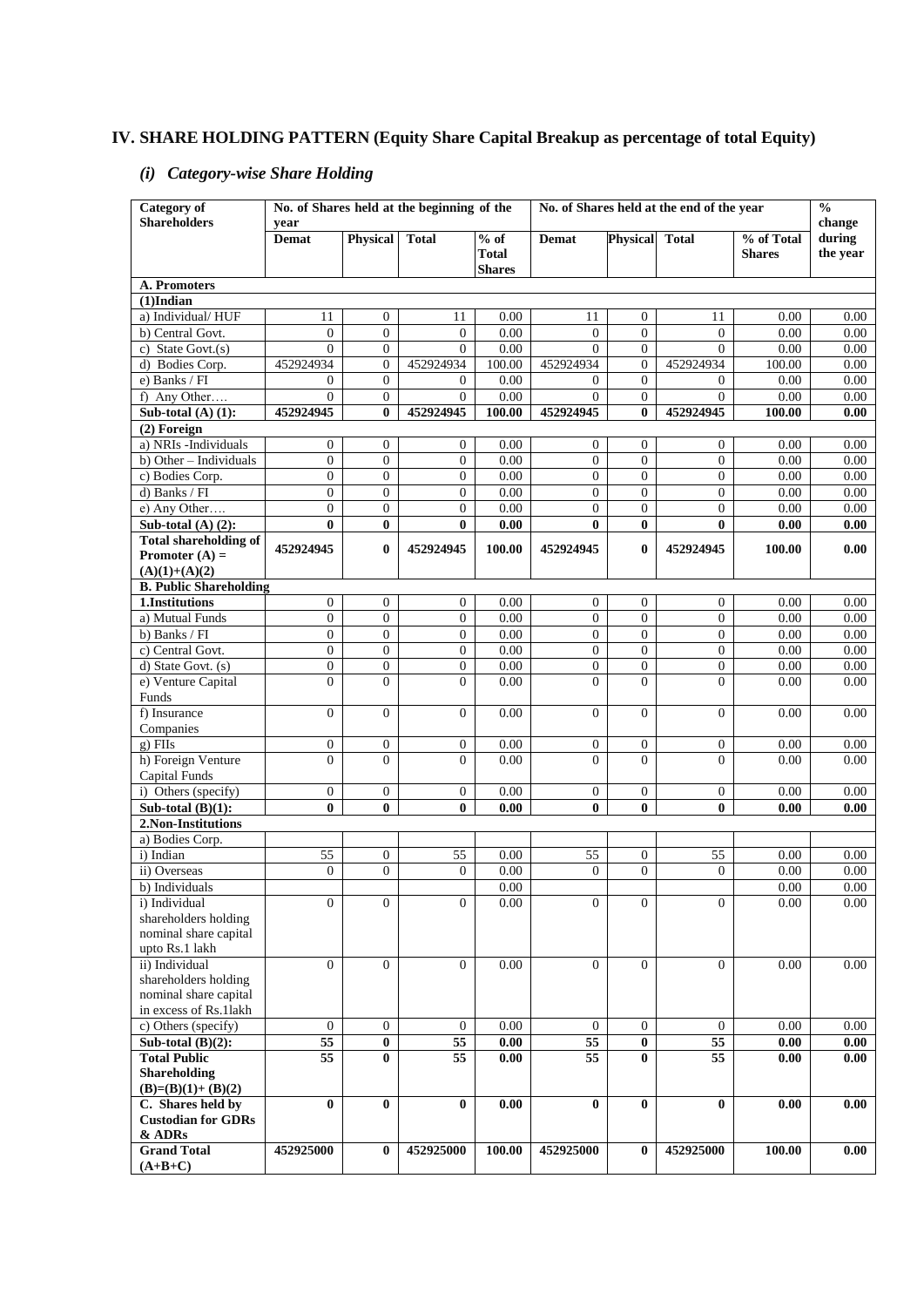### *(ii) Shareholding of Promoters*

| SI.<br>Shareholder's<br><b>Name</b><br>No.<br>year |                                                                                      |                         |                                                  |                                                             | Shareholding at the beginning of the Shareholding at the end of the year |                                                  |                                                                        | $%$ change<br>in share-<br>holding |
|----------------------------------------------------|--------------------------------------------------------------------------------------|-------------------------|--------------------------------------------------|-------------------------------------------------------------|--------------------------------------------------------------------------|--------------------------------------------------|------------------------------------------------------------------------|------------------------------------|
|                                                    |                                                                                      | No. of<br><b>Shares</b> | % of total<br><b>Shares of</b><br>the<br>Company | % of Shares<br>Pledged/<br>encumbered<br>to total<br>shares | No. of<br><b>Shares</b>                                                  | % of total<br><b>Shares of</b><br>the<br>Company | % of Shares during the<br>Pledged/<br>encumbered<br>to total<br>shares | year                               |
| 1.                                                 | Bajaj Power<br><b>Ventures Private</b><br>Limited                                    | 452924934               | 100.00                                           | 70.00                                                       | 452924934                                                                | 100.00                                           | 70.00                                                                  | 0.00                               |
| 2.                                                 | Shishir Bajaj (on<br>behalf of Bajaj<br>Power<br><b>Ventures Private</b><br>Limited) | 11                      | 0.00                                             | 0.00                                                        | 11                                                                       | 0.00                                             | 0.00                                                                   | 0.00                               |
|                                                    | <b>Total</b>                                                                         | 452924945               | 100.00                                           | 70.00                                                       | 452924945                                                                | 100.00                                           | 70.00                                                                  | 0.00                               |

*(iii)Change in Promoters' Shareholding (please specify, if there is no change)*

| SI. | Shareholder's | <b>Shareholding at the</b> |                      | Date of          | Increase/    | <b>Reason</b> |                            | <b>Cumulative</b> |
|-----|---------------|----------------------------|----------------------|------------------|--------------|---------------|----------------------------|-------------------|
| No. | <b>Name</b>   |                            | beginning and at the |                  | Decrease in  |               | <b>Shareholding during</b> |                   |
|     |               | end of the year            |                      |                  | shareholding |               | the year                   |                   |
|     |               | $(01.04.2020)$ to          |                      |                  |              |               |                            | $(01.04.2020)$ to |
|     |               | 31.03.2021                 |                      |                  |              |               | 31.03.2021)                |                   |
|     |               | No. of                     | % of total           |                  |              |               | No. of                     | % of total        |
|     |               | shares                     | shares of            |                  |              |               | shares                     | shares of         |
|     |               |                            | the                  |                  |              |               |                            | the               |
|     |               |                            | Company              |                  |              |               |                            | Company           |
|     |               |                            |                      | <b>No Change</b> |              |               |                            |                   |

*(iv) Shareholding Pattern of top ten Shareholders (other than Directors, Promoters and Holders of GDRs and ADRs):*

|    | Sl. For Each of the Top 10<br><b>No. Shareholders</b>                                            | Shareholding at the<br>beginning and at<br>the end of the year<br>$(01.04.2020)$ to<br>31.03.2021) |                                  | Date of<br><b>Change</b> | Increase/<br>Decrease in<br>shareholding | <b>Reason</b> |               | <b>Cumulative</b><br><b>Shareholding</b><br>during the year<br>$(01.04.2020)$ to<br>31.03.2021) |
|----|--------------------------------------------------------------------------------------------------|----------------------------------------------------------------------------------------------------|----------------------------------|--------------------------|------------------------------------------|---------------|---------------|-------------------------------------------------------------------------------------------------|
|    |                                                                                                  | No. of<br><b>shares</b>                                                                            | $%$ of total<br>shares of<br>the |                          |                                          |               | <b>shares</b> | No. of $\%$ of total<br>shares of<br>the                                                        |
|    | Bajaj Resources Limited (on<br>behalf of Bajaj Power Ventures<br>Private Limited)                | 11                                                                                                 | Company<br>0.00                  |                          | $\Omega$                                 |               | 11            | Company<br>0.00                                                                                 |
| 2. | Bajaj Capital Ventures Private<br>Limited (on behalf of Bajaj<br>Power Ventures Private Limited) | 11                                                                                                 | 0.00                             |                          | $\Omega$                                 |               | 11            | 0.00                                                                                            |
|    | 3. SKB Roop Commercial LLP (on<br>behalf of Bajaj Power Ventures<br>Private Limited)             | 11                                                                                                 | 0.00                             |                          | $\Omega$                                 |               | 11            | $0.00^{\circ}$                                                                                  |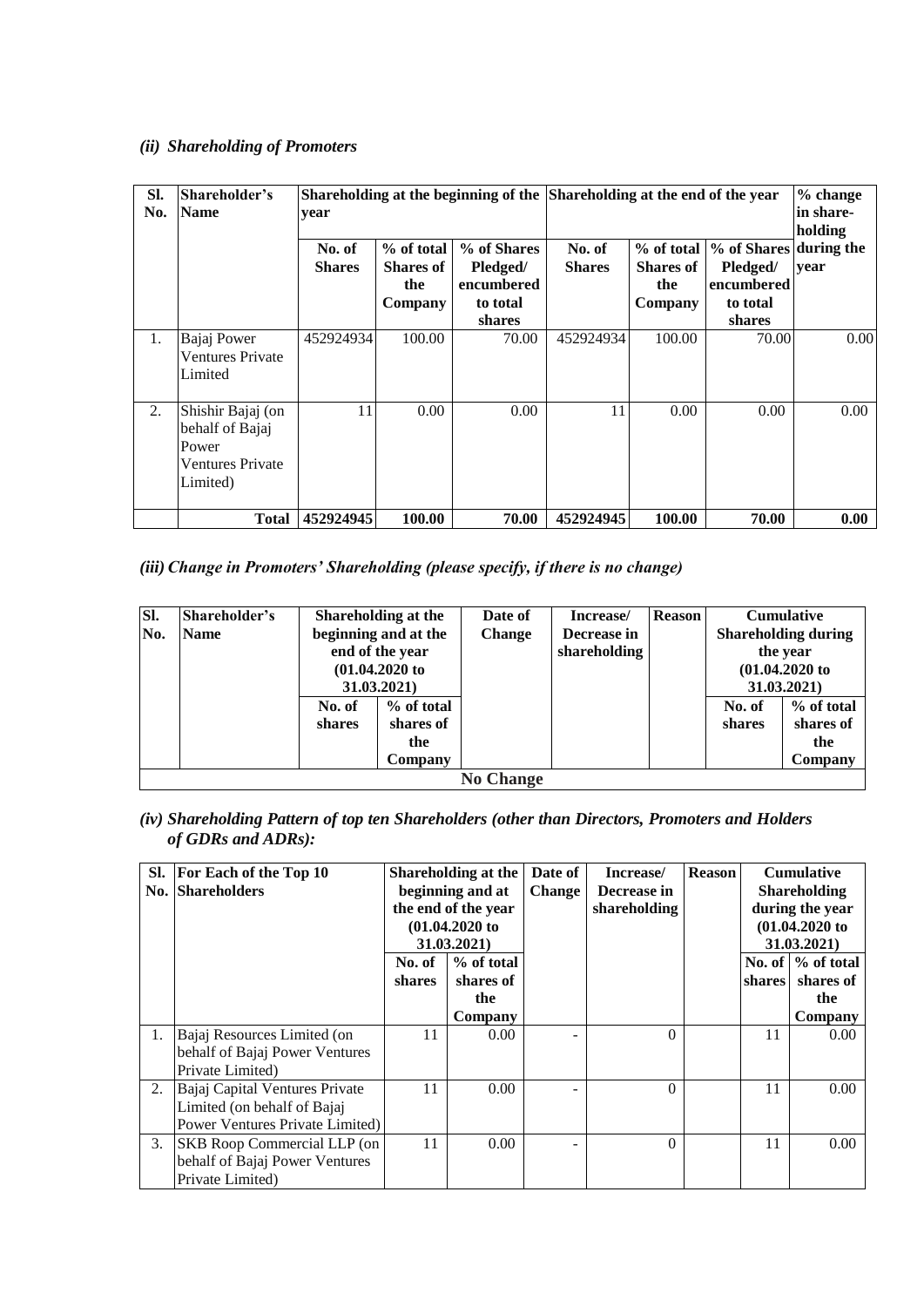|    | Sl. For Each of the Top 10         |        | Shareholding at the               | Date of | Increase/    | <b>Reason</b> |               | <b>Cumulative</b>    |
|----|------------------------------------|--------|-----------------------------------|---------|--------------|---------------|---------------|----------------------|
|    | <b>No. Shareholders</b>            |        | beginning and at<br><b>Change</b> |         | Decrease in  |               |               | <b>Shareholding</b>  |
|    |                                    |        | the end of the year               |         | shareholding |               |               | during the year      |
|    |                                    |        | $(01.04.2020)$ to                 |         |              |               |               | $(01.04.2020)$ to    |
|    |                                    |        | 31.03.2021)                       |         |              |               |               | 31.03.2021)          |
|    |                                    | No. of | % of total                        |         |              |               |               | No. of $\%$ of total |
|    |                                    | shares | shares of                         |         |              |               | <b>shares</b> | shares of            |
|    |                                    |        | the                               |         |              |               |               | the                  |
|    |                                    |        | Company                           |         |              |               |               | Company              |
| 4. | Bajaj Infrastructure               | 11     | 0.00                              |         | $\Omega$     |               | 11            | 0.00                 |
|    | Development Company Limited        |        |                                   |         |              |               |               |                      |
|    | (on behalf of Bajaj Power          |        |                                   |         |              |               |               |                      |
|    | Ventures Private Limited)          |        |                                   |         |              |               |               |                      |
|    | 5. KNB Enterprises LLP (on behalf) | 11     | 0.00                              |         | $\Omega$     |               | 11            | 0.00                 |
|    | of Bajaj Power Ventures Private    |        |                                   |         |              |               |               |                      |
|    | Limited)                           |        |                                   |         |              |               |               |                      |

## *(v) Shareholding of Directors and Key Managerial Personnel:*

| SI.<br>No. | For Each of the Directors and<br><b>KMP</b> | Shareholding at the<br>beginning of the year |               | <b>Cumulative Shareholding</b><br>during the year |               |  |
|------------|---------------------------------------------|----------------------------------------------|---------------|---------------------------------------------------|---------------|--|
|            |                                             | No. of                                       | % of total    | No. of                                            | % of total    |  |
|            |                                             | shares                                       | shares of the | shares                                            | shares of the |  |
|            |                                             |                                              | company       |                                                   | company       |  |
|            | At the beginning of the year                | 0                                            | 0.00          | $\Omega$                                          | 0.00          |  |
|            | Date wise Increase / Decrease in            |                                              |               |                                                   |               |  |
|            | Shareholding during the year                |                                              |               |                                                   |               |  |
|            | specifying the reasons for                  |                                              |               |                                                   |               |  |
|            | increase/decrease (e.g. allotment /         |                                              |               |                                                   |               |  |
|            | transfer / bonus/ sweat equity etc.):       |                                              |               |                                                   |               |  |
|            | At the End of the year                      | 0                                            | 0.00          | $\Omega$                                          | 0.00          |  |

### **V. INDEBTEDNESS**

#### **Indebtedness of the Company including interest outstanding/accrued but not due for payment**

|                                                            |                                                  |                           |                          | (Rs. in crore)                      |
|------------------------------------------------------------|--------------------------------------------------|---------------------------|--------------------------|-------------------------------------|
| <b>Particulars</b>                                         | <b>Secured</b><br>Loans<br>excluding<br>deposits | <b>Unsecured</b><br>Loans | <b>Deposits</b>          | <b>Total</b><br><b>Indebtedness</b> |
| Indebtedness at the beginning of<br>the financial year     |                                                  |                           |                          |                                     |
| Principal Amount<br>$\ddot{1}$                             | 1,170.19                                         | 25.00                     | $\overline{\phantom{a}}$ | 1,195.19                            |
| ii) Interest due but not paid                              |                                                  | 15.47                     | $\overline{\phantom{a}}$ | 15.47                               |
| iii) Interest accrued but not due                          |                                                  |                           | $\overline{\phantom{a}}$ |                                     |
| Total (i+ii+iii)                                           | 1,170.19                                         | 40.47                     | ۰                        | 1,210.66                            |
| <b>Change in Indebtedness during</b><br>the financial year |                                                  |                           |                          |                                     |
| Addition                                                   | 60.53                                            | 1.55                      | $\overline{\phantom{a}}$ | 1.55                                |
| Reduction                                                  | 145.09                                           | 42.02                     | $\overline{\phantom{a}}$ | 126.57                              |
| <b>Net Change</b>                                          | 145.09                                           | 40.47                     | $\overline{\phantom{a}}$ | 125.03                              |
| Indebtedness at the end of the<br>financial year           |                                                  |                           |                          |                                     |
| Principal Amount<br>$\mathbf{i}$                           | 1,085.63                                         | $\overline{\phantom{a}}$  | $\overline{\phantom{a}}$ | 1,085.63                            |
| ii) Interest due but not paid                              | $\overline{\phantom{0}}$                         | $\overline{\phantom{a}}$  | $\qquad \qquad -$        |                                     |
| iii) Interest accrued but not due                          |                                                  | $\overline{\phantom{a}}$  | $\overline{\phantom{a}}$ |                                     |
| Total (i+ii+iii)                                           | 1,085.63                                         | $\overline{\phantom{a}}$  | $\overline{\phantom{a}}$ | 1,085.63                            |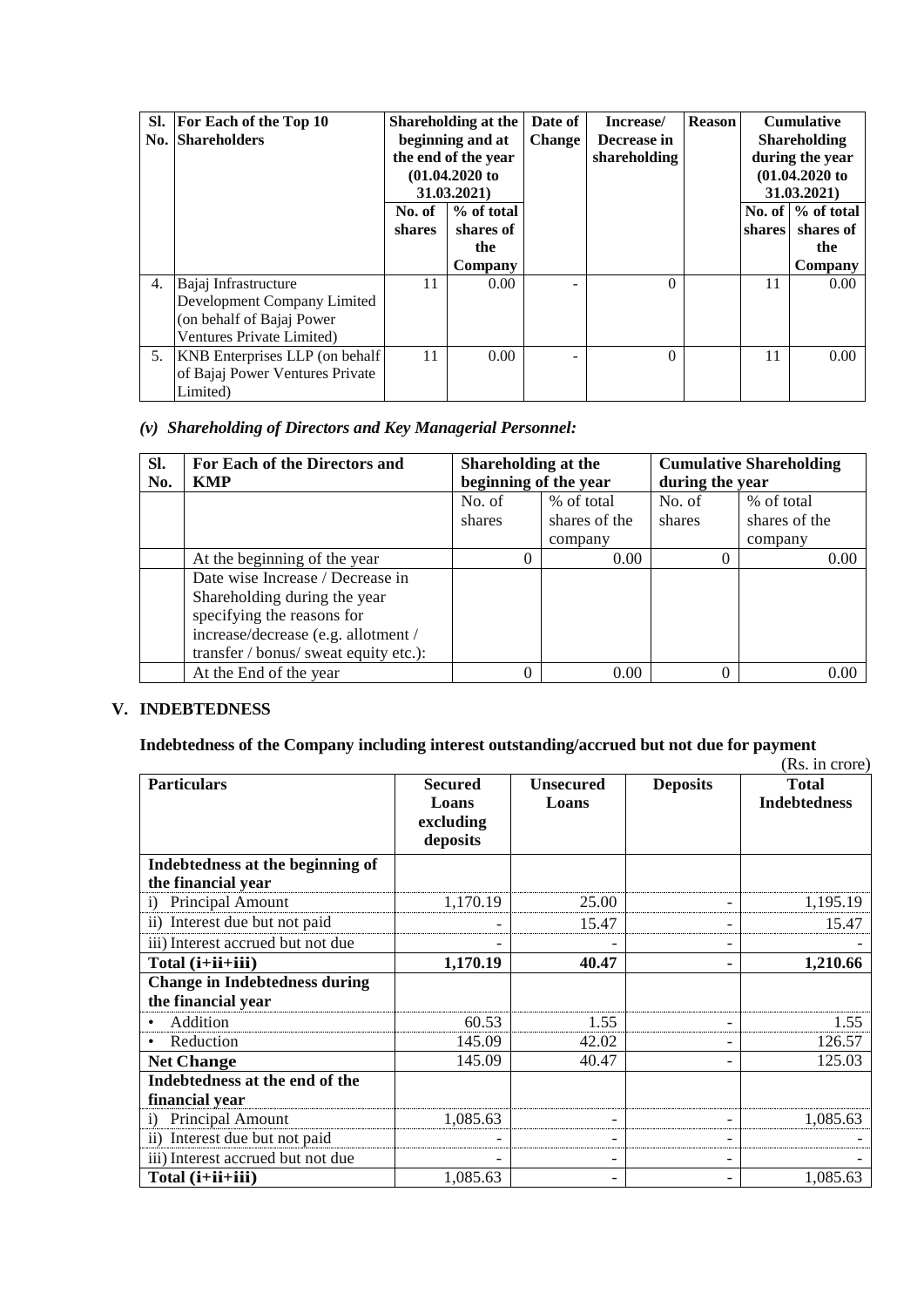### **VI. REMUNERATION OF DIRECTORS AND KEY MANAGERIAL PERSONNEL**

|                  |                                              |                         |                                | (Rs. in crore) |
|------------------|----------------------------------------------|-------------------------|--------------------------------|----------------|
| SI.              | <b>Particulars of Remuneration</b>           | Name of MD/WTD/ Manager |                                | <b>Total</b>   |
| No.              |                                              |                         |                                | <b>Amount</b>  |
|                  |                                              |                         |                                |                |
| 1.               | Gross salary                                 | Mr. Vinay Kumar         | Mr. Arun Kumar                 |                |
|                  |                                              | Singh Bankoti - w.e.f.  | Kanchan.                       |                |
|                  |                                              | October 15 2020         | From October 15                |                |
|                  |                                              |                         | $2020 - December 12$ ,<br>2020 |                |
|                  | Salary as per provisions contained in<br>(a) | 0.69                    | 0.69                           | 1.38           |
|                  | section $17(1)$ of the Income-tax Act,       |                         |                                |                |
|                  | 1961                                         |                         |                                |                |
|                  |                                              |                         |                                |                |
|                  | (b) (b) Value of perquisites $u/s$ . 17(2)   |                         | ---                            |                |
|                  | Income-tax Act, 1961                         |                         |                                |                |
|                  | (c) Profits in lieu of salary under Section  | ---                     | ---                            |                |
|                  | 17(3) Income-tax Act, 1961                   |                         |                                |                |
| 2.               | <b>Stock Option</b>                          | <b>NA</b>               | <b>NA</b>                      | <b>NA</b>      |
| 3.               | <b>Sweat Equity</b>                          | NA                      | NA                             | <b>NA</b>      |
| $\overline{4}$ . | Commission                                   | ---                     | ---                            |                |
|                  | as % of profit<br>$\overline{a}$             |                         |                                |                |
|                  | others, specify                              |                         |                                |                |
| 5.               | Others, please specify                       | ---                     |                                | ---            |
|                  | Total (A)                                    | 0.69                    | 0.69                           | 1.38           |
|                  |                                              |                         |                                |                |
|                  | Ceiling as per the Act                       |                         |                                | <b>NA</b>      |

*A. Remuneration to Managing Director, Whole-time Directors and/or Manager:*

#### *B. Remuneration to other directors:*

|                  |                                                    |                                    |                                |                                  |                                                 |                                    |                                                            | (Rs. in crore)         |
|------------------|----------------------------------------------------|------------------------------------|--------------------------------|----------------------------------|-------------------------------------------------|------------------------------------|------------------------------------------------------------|------------------------|
| SI.<br>No.       | <b>Particulars of</b><br><b>Remuneration</b>       |                                    |                                |                                  | <b>Name of Directors</b>                        |                                    |                                                            | <b>Total</b><br>Amount |
|                  |                                                    | Mr. Tara<br>Sankar<br>Bhattacharya | Mr. Dhananjay<br>Nilkanth Date | Dr. Gauri<br>Surendra<br>Trivedi | Mr. Santosh<br>Balachandran<br>Nayar            | Ms. Shalu<br>Laxmanraj<br>Bhandari | Ms. Naina<br>Krishna Murthy<br>(upto February<br>11, 2021) |                        |
| 1.               | <b>Independent Directors</b>                       |                                    |                                |                                  |                                                 |                                    |                                                            |                        |
|                  | • Fee for attending<br>board/committee<br>meetings | 0.15                               | 0.15                           | 0.08                             | 0.08                                            | 0.14                               | 0.04                                                       | 0.64                   |
|                  | • Commission                                       | ---                                | ---                            | ---                              | $---$                                           | ---                                |                                                            | ---                    |
|                  | • Others, please<br>specify                        | ---                                | ---                            | ---                              | $- - -$                                         | ---                                |                                                            | ---                    |
|                  | Total $(1)$                                        | 0.15                               | 0.15                           | 0.08                             | 0.08                                            | 0.14                               | 0.04                                                       | 0.64                   |
| $\overline{2}$ . | Other Non-Executive<br><b>Directors</b>            |                                    | Mr. Kushagra Bajaj             |                                  | Mr. Prabal<br>Dr. Ajay Vikram Singh<br>Banerjee |                                    |                                                            |                        |
|                  | • Fee for attending<br>board/committee<br>meetings |                                    |                                |                                  |                                                 |                                    |                                                            |                        |
|                  | • Commission                                       |                                    | $- - -$                        |                                  | $- - -$                                         |                                    | ---                                                        | ---                    |
|                  | • Others, please<br>specify                        |                                    |                                |                                  |                                                 |                                    | ---                                                        |                        |
|                  | Total $(2)$                                        |                                    | $- - -$                        |                                  | $---$                                           |                                    | ---                                                        | ---                    |
|                  | Total $(B)=(1+2)$                                  |                                    |                                |                                  |                                                 |                                    |                                                            | 0.64                   |
|                  | <b>Total Managerial</b><br>Remuneration            |                                    |                                |                                  |                                                 |                                    |                                                            | 0.64                   |
|                  | Overall Ceiling as per<br>the Act                  |                                    |                                |                                  | <b>NA</b>                                       |                                    |                                                            |                        |